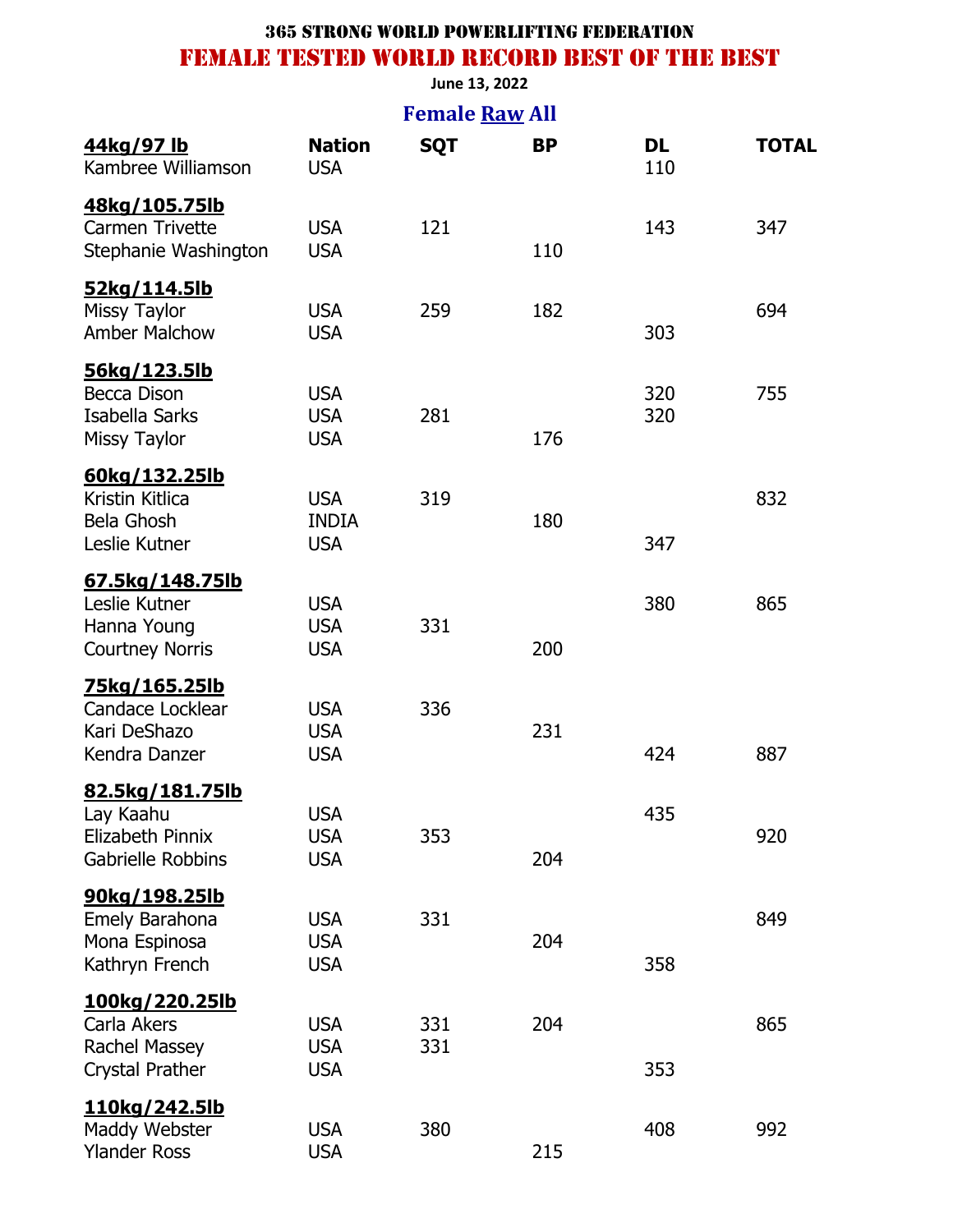|                          |               | June 13, 2022 |                                       |           |              |
|--------------------------|---------------|---------------|---------------------------------------|-----------|--------------|
| <u>110.1+kg/242.6+lb</u> |               |               |                                       |           |              |
| Shauntre Lilley          | <b>USA</b>    | 331           |                                       |           | 1174         |
| Alex Wilson-McKenzie     | <b>USA</b>    |               | 237                                   |           |              |
| Lashonda Zander          | <b>USA</b>    |               |                                       | 325       |              |
|                          |               |               | Female Raw - Juniors (20-23) Division |           |              |
| 52kg/114.5lb             | <b>Nation</b> | <b>SQT</b>    | BP(Raw)                               | <b>DL</b> | <b>TOTAL</b> |
| Elena Lopez              | <b>USA</b>    | 250           |                                       | 240       | 575          |
| Racquel Wilson           | <b>USA</b>    |               | 94                                    |           |              |
| <u>56kg/123.5lb</u>      |               |               |                                       |           |              |
| Isabella Sarks           | <b>USA</b>    | 281           | 132                                   | 320       | 705          |
| <b>Emily Gaiser</b>      | <b>USA</b>    |               | 132                                   |           |              |
| 60kg/132.25lb            |               |               |                                       |           |              |
| Kristen McPherson        | <b>USA</b>    |               |                                       | 237       |              |
| Alexis Rutledge          | <b>USA</b>    | 275           | 138                                   |           | 639          |
| 67.5kg/148.75lb          |               |               |                                       |           |              |
| Hanna Young              | <b>USA</b>    | 331           |                                       | 364       | 865          |
| Anya Kalnins             | <b>USA</b>    |               | 178                                   |           |              |
| <u>75kg/165.25lb</u>     |               |               |                                       |           |              |
| Candace Locklear         | <b>USA</b>    | 336           |                                       | 402       | 876          |
| Alisha Martin            | <b>USA</b>    |               | 171                                   |           |              |
| 82.5kg/181.75lb          |               |               |                                       |           |              |
| Katie Roseman            | <b>USA</b>    | 259           |                                       |           |              |
| Kailee Heller            | <b>USA</b>    | 259           | 154                                   | 303       | 716          |
| <u>90kg/198.25lb</u>     |               |               |                                       |           |              |
| <b>Emely Barahona</b>    | <b>USA</b>    | 331           | 187                                   | 331       | 849          |
| <u>100kg/220.4lb</u>     |               |               |                                       |           |              |
| <b>None</b>              |               |               |                                       |           |              |
| 110kg/242.5lb            |               |               |                                       |           |              |
| Maddy Webster            | <b>USA</b>    | 380           | 204                                   | 408       | 992          |
| 110+kg/242.6+lb          |               |               |                                       |           |              |
| <b>Shauntre Lilley</b>   | <b>USA</b>    | 331           |                                       |           | 843          |
| Alex Wilson-McKenzie     | <b>USA</b>    |               | 237                                   |           |              |
| Lashonda Zander          | <b>USA</b>    |               |                                       | 325       |              |
|                          |               |               | <b>Female Raw Classic All</b>         |           |              |
| 48kg/105.75lb            | <b>Nation</b> | <b>SQT</b>    | BP(Raw)                               | <b>DL</b> | <b>TOTAL</b> |
| Stephanie Washington     | <b>USA</b>    | 193           | 110                                   | 226       | 529          |
| <u>52kg/114.5lb</u>      |               |               |                                       |           |              |
| <b>Missy Taylor</b>      | <b>USA</b>    | 264           | 182                                   | 292       | 738          |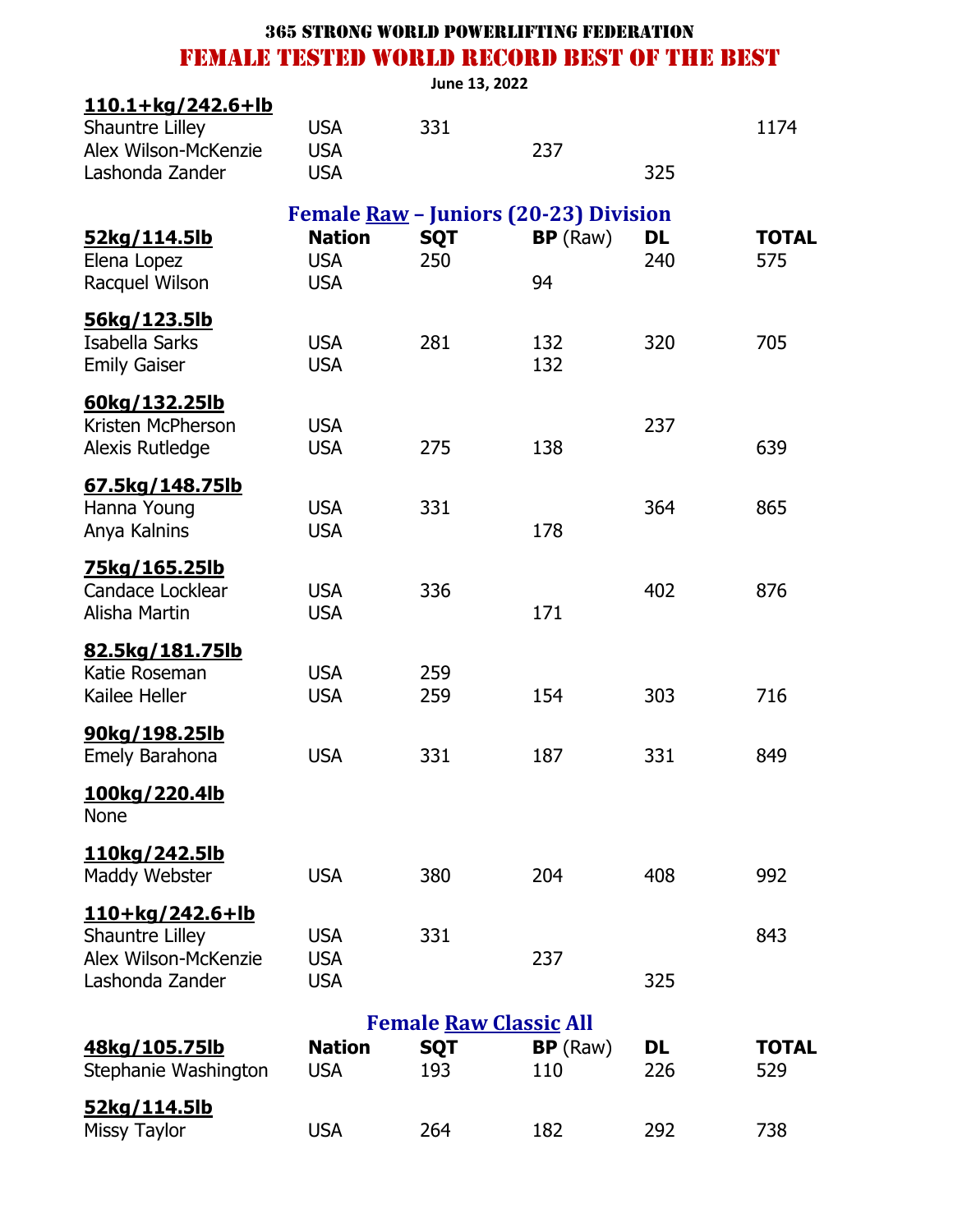|                                                                                   |                                                                              | June 13, 2022 |                |     |              |
|-----------------------------------------------------------------------------------|------------------------------------------------------------------------------|---------------|----------------|-----|--------------|
| 56kg/123.5lb<br>Amber Gabriel<br><b>Missy Taylor</b>                              | <b>USA</b><br><b>USA</b>                                                     | 282           | 176            | 309 | 711          |
| 60kg/132.25lb<br>Melissa Hunt<br><b>Bela Ghosh</b>                                | <b>USA</b><br><b>INDIA</b>                                                   | 364           | 180            | 352 | 837          |
| <u>67.5kg/148.75lb</u><br>Taylor Jackson<br><b>Courtney Norris</b>                | <b>USA</b><br><b>USA</b>                                                     | 369           | 200            | 353 | 887          |
| 75kg/165.25lb<br><b>Bridget McDermott</b><br>Kari DeShazo<br>Jennifer Broome      | <b>USA</b><br><b>USA</b><br><b>USA</b>                                       | 347           | 231            | 347 | 832          |
| 82.5kg/181.75lb<br><b>Kelley Lee</b><br><b>Emily Merritt</b><br>Gabrielle Robbins | <b>USA</b><br><b>USA</b><br><b>USA</b>                                       | 386           | 204            | 419 | 937          |
| <u>90kg/198.25lb</u><br>Promandeep Kaur<br><b>Emily Merritt</b><br>Mona Espinosa  | <b>USA</b><br><b>USA</b><br><b>USA</b>                                       | 441           | 204            | 342 | 771          |
| <u>100kg/220.25lb</u><br>Trisha Crisman<br><b>Brett Sexton</b><br>Carla Akers     | <b>USA</b><br><b>USA</b><br><b>USA</b>                                       | 303           | 204            | 342 | 771          |
| 110kg/242.5lb<br><b>Katy Silvers</b><br><b>Ylander Ross</b>                       | <b>USA</b><br><b>USA</b>                                                     | 385           | 215            | 400 | 955          |
| <u>110.1+kg/242.6+lb</u><br>Alex Wilson-McKenzie                                  | <b>USA</b>                                                                   | 402           | 237            | 413 | 1053         |
| 52kg/114.5lb<br>Racquel Wilson                                                    | Female Raw Classic - Juniors (20-23) Division<br><b>Nation</b><br><b>USA</b> | <b>SQT</b>    | BP (Raw)<br>94 | DL  | <b>TOTAL</b> |
| <u>56kg/123.5lb</u><br><b>Emily Gaiser</b><br>Isabella Sarks                      | <b>USA</b><br><b>USA</b>                                                     |               | 132<br>132     |     |              |
| 60kg/132.25lb<br>Alexis Rutledge                                                  | <b>USA</b>                                                                   |               | 138            |     |              |
| 67.5kg/148.75lb<br>Anya Kalnins                                                   | <b>USA</b>                                                                   | 298           | 178            | 320 | 772          |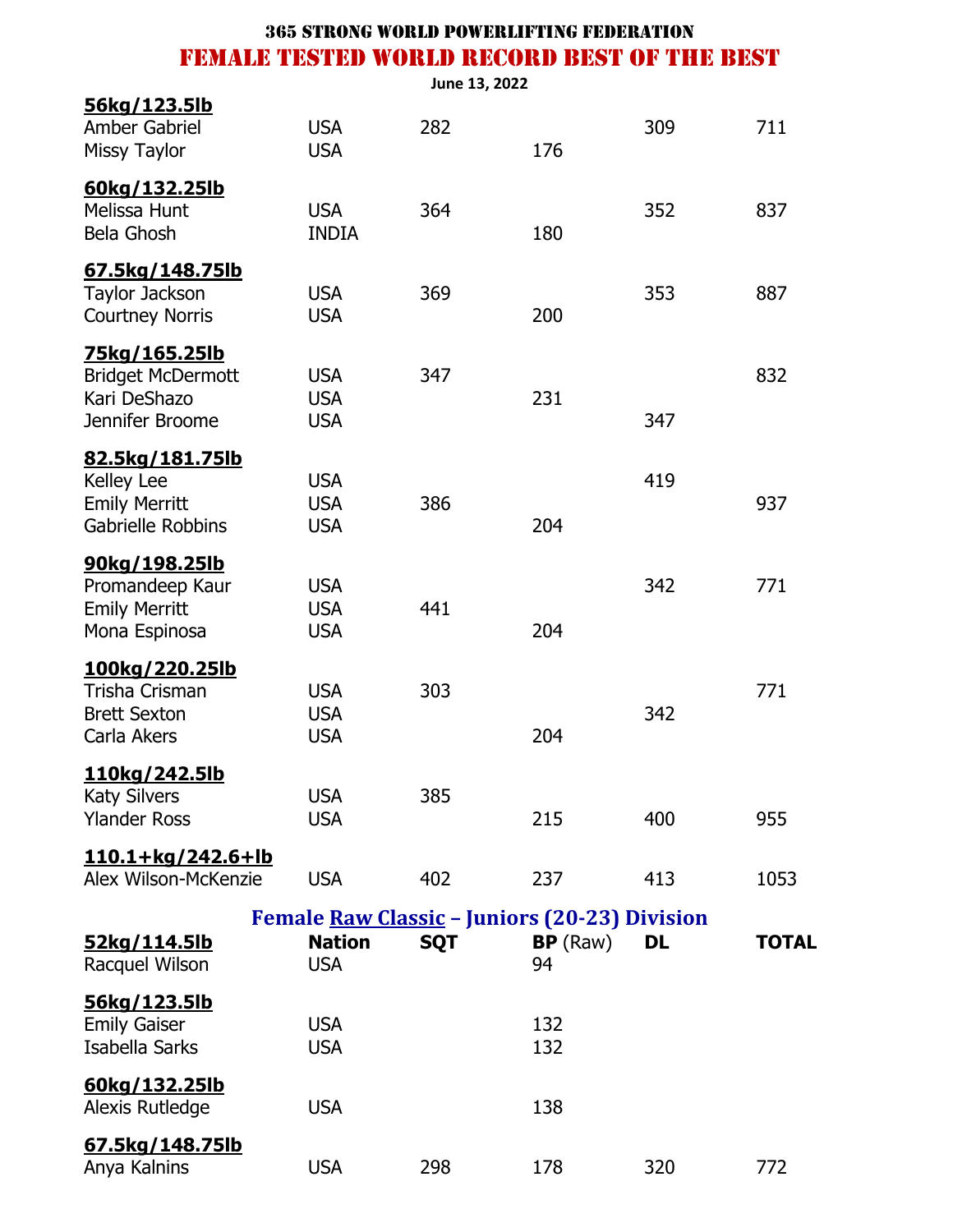|                                                                                        |                                        | June 13, 2022     |                                                                      |                  |                     |
|----------------------------------------------------------------------------------------|----------------------------------------|-------------------|----------------------------------------------------------------------|------------------|---------------------|
| 75kg/165.25lb<br><b>Emily Tighe</b><br>Dani Moore<br>Alisha Martin                     | <b>USA</b><br><b>USA</b><br><b>USA</b> | 242               | 171                                                                  | 342              | 727                 |
| <u>82.5kg/181.75lb</u><br>Hannah Ramsey<br>Kailee Heller                               | <b>USA</b><br><b>USA</b>               | 226               | 154                                                                  | 204              | 568                 |
| 90kg/198.25lb<br>Emely Barahona                                                        | <b>USA</b>                             |                   | 187                                                                  |                  |                     |
| 100kg/220.4lb<br><b>None</b>                                                           |                                        |                   |                                                                      |                  |                     |
| 110kg/242.5lb<br><b>None</b>                                                           |                                        |                   |                                                                      |                  |                     |
| <u>110+kg/242.6+lb</u><br>Alex Wilson-McKenzie                                         | <b>USA</b>                             | 402               | 237                                                                  | 413              | 1053                |
| <u>52kg/114.5lb</u><br>Lindsay Seamans (SP)                                            | <b>Nation</b><br><b>USA</b>            | <b>SQT</b><br>319 | <b>Female Single-Ply (SP) &amp; Multi-Ply (MP)</b><br>BP(Raw)<br>138 | <b>DL</b><br>319 | <b>TOTAL</b><br>777 |
| 56kg/123.5lb<br>Josefina Bueno (MP)<br>Dawn Bogart (SP)                                | <b>USA</b><br><b>USA</b>               | 248<br>265        | 127<br>175                                                           | 297<br>295       | 672<br>735          |
| 60kg/132.25lb<br>Priscilla Pardue (SP)<br>Dawn Bogart (SP)                             | <b>USA</b><br><b>USA</b>               | 331               | 226                                                                  | 402              | 959                 |
| 67.5kg/148.75lb<br>Melissa Smith (MP)<br>Madeleine Giess (MP)<br>Priscilla Pardue (SP) | <b>USA</b><br><b>USA</b><br><b>USA</b> | 518<br>308        | 275<br>176                                                           | 425<br>281       | 1146<br>755         |
| <u>75kg/165.25lb</u><br>Candice Maness (SP)                                            | <b>USA</b>                             | 358               | 270                                                                  | 281              | 909                 |
| 82.5kg/181.75lb<br>Christina Lauffer (SP)                                              | <b>USA</b>                             |                   | 253                                                                  | 309              |                     |
| <u>90kg/198.25lb</u><br>Anika Harper (SP)                                              | <b>USA</b>                             |                   | 237                                                                  | 336              |                     |
| 100kg/220.25lb<br>Anika Harper (SP)                                                    | <b>USA</b>                             |                   | 248                                                                  | 402              |                     |
|                                                                                        |                                        |                   | Female Single-Ply & Multi-Ply - Juniors (20-23) Division             |                  |                     |
| <u>56kg/123.5lb</u><br>Josefina Bueno (MP)                                             | <b>USA</b>                             | 248               | 127                                                                  | 297              | 672                 |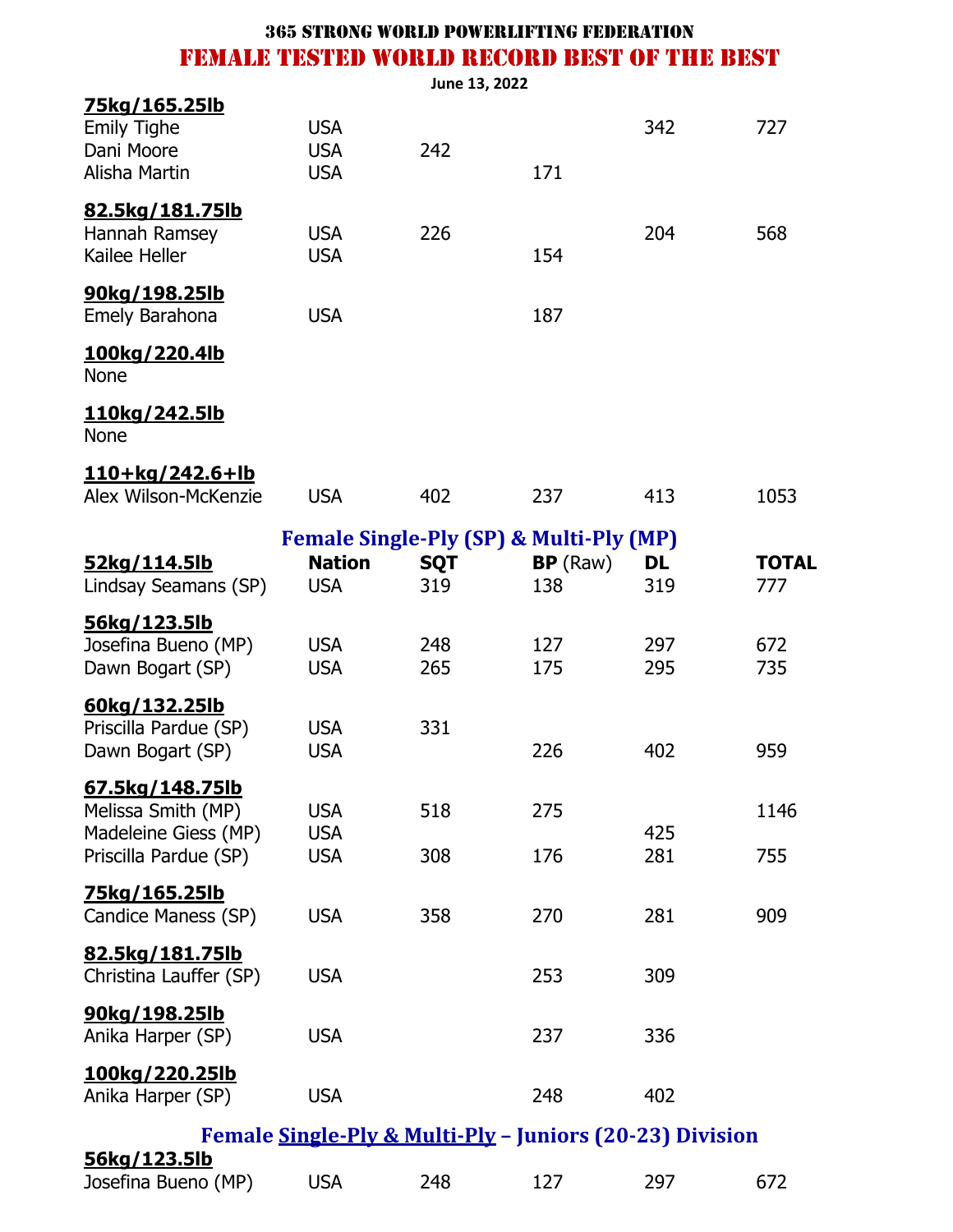**June 13, 2022**

| 67.5kg/148.75lb<br>Madeleine Giess (MP)                                        | <b>USA</b>                             | 405                                                          |                       | 245       | 425              | 1075                |              |
|--------------------------------------------------------------------------------|----------------------------------------|--------------------------------------------------------------|-----------------------|-----------|------------------|---------------------|--------------|
| 56kg/123.5lb<br>Sally Lloyd                                                    | <b>Nation</b><br><b>USA</b>            | <b>Female Sub-Masters (35-39) - Raw</b><br><b>SQT</b><br>176 | 99                    | BP(Raw)   | <b>DL</b><br>248 | <b>TOTAL</b><br>524 |              |
| 67.5kg/148.75lb<br>Amy Daugherty<br>Andrea Fox<br>Kelian Hagerty               | <b>USA</b><br><b>USA</b><br><b>USA</b> | 264                                                          |                       | 154       | 319              | 705                 |              |
| 75kg/165.25lb<br>Reyhan Roybal<br>LaDetra Cole                                 | <b>USA</b><br><b>USA</b>               | 275                                                          |                       | 237       | 380              | 821                 |              |
| 82.5kg/181.75lb<br>Crystal McCullough<br>Lay Kaahu                             | <b>USA</b><br><b>USA</b>               | 308                                                          |                       | 182       | 419              | 904                 |              |
| $90.01 + kg/198.26 + lb$<br>Naimah Abdullah<br><b>Katy Silvers</b>             | <b>USA</b><br><b>USA</b>               | 226                                                          |                       | 160       | 253              | 634                 |              |
|                                                                                |                                        | Female Sub-Masters (35-39) - Raw Classic                     |                       |           |                  |                     |              |
| 52kg/114.5lb<br><b>Tiffany Bellamy</b>                                         | <b>USA</b>                             | 204                                                          | 99                    |           | 248              | 551                 |              |
| 56kg/123.5lb<br>Sally Lloyd                                                    | <b>USA</b>                             |                                                              | 99                    |           |                  |                     |              |
| 67.5kg/148.75lb<br>Krista Causey<br>Kelian Hagerty                             | <b>USA</b><br><b>USA</b>               | 231                                                          |                       | 154       | 264              | 645                 |              |
| 75kg/165.25lb<br>Reyhan Roybal                                                 | <b>USA</b>                             | 358                                                          |                       | 237       | 408              | 1003                |              |
| 82.5kg/181.75lb<br>Kelley Spohrer<br>Lay Kaahu                                 | <b>USA</b><br><b>USA</b>               | 369                                                          |                       | 182       | 419              | 942                 |              |
| 90.01+kg/198.26+lb<br><b>Katy Silvers</b>                                      | <b>USA</b>                             | 309                                                          |                       | 160       | 347              | 816                 |              |
|                                                                                |                                        |                                                              | <b>Female Masters</b> |           |                  |                     |              |
| M1-40-44, M2-45-49, M3-50-54, M4-55-59, M5-60-64, M6-65-69, M7-70-74, M8-75-79 |                                        |                                                              |                       |           |                  |                     |              |
| 52kg/114.5lb                                                                   |                                        | <b>Nation</b>                                                | <b>SQT</b>            | <b>BP</b> |                  | <b>DL</b>           | <b>TOTAL</b> |
| M <sub>2</sub><br>Missy Taylor (R)                                             |                                        | <b>USA</b>                                                   | 259                   | 182       |                  | 275                 | 694          |
| M2<br>Missy Taylor (RC)<br>Sue Ann Hurlbert (R)<br>M4                          |                                        | <b>USA</b><br><b>USA</b>                                     | 264<br>105            | 182<br>83 |                  | 292<br>176          | 738<br>364   |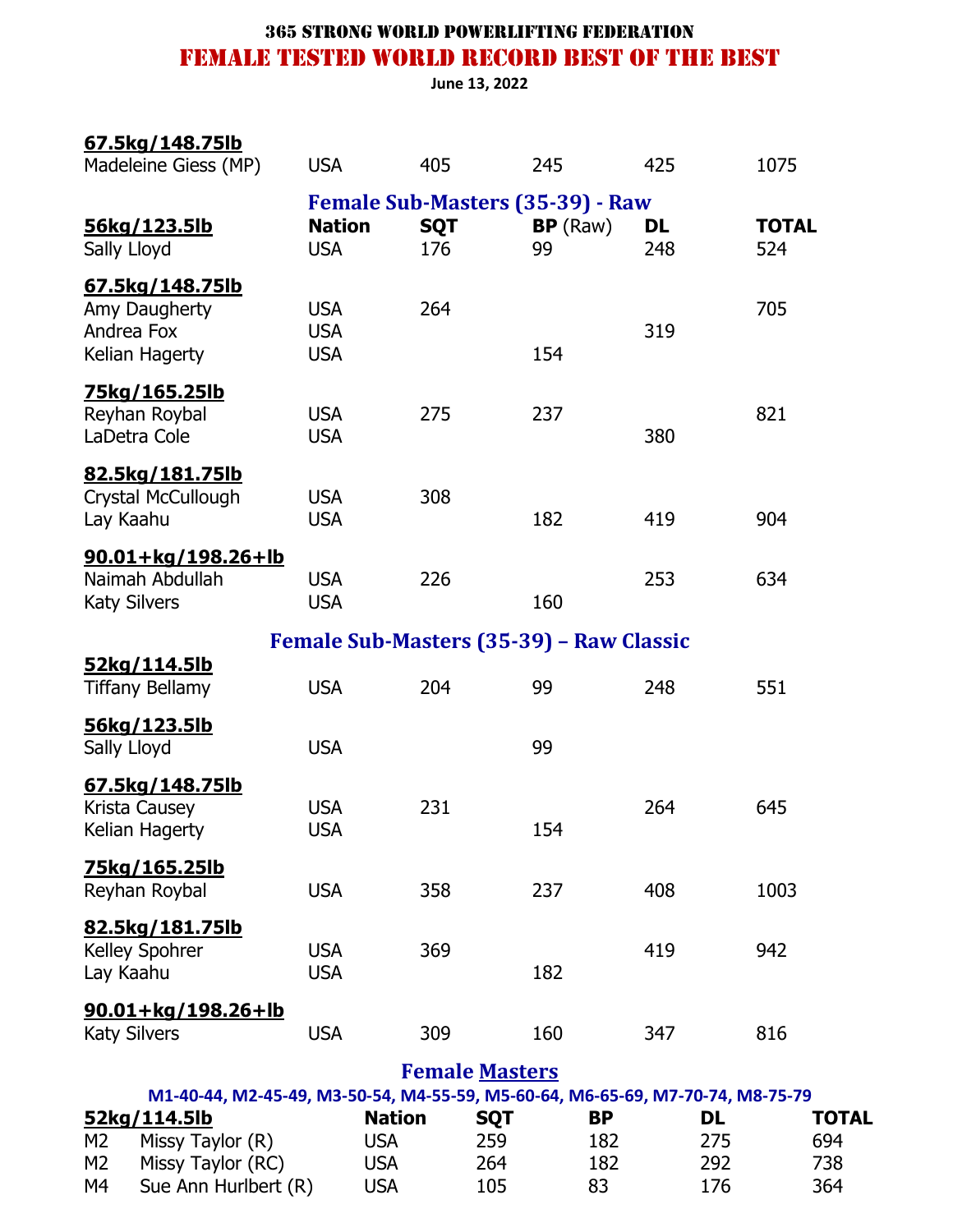| FEMALE TESTED WORLD RECORD BEST OF THE BEST |                                                                                                                                                                     |
|---------------------------------------------|---------------------------------------------------------------------------------------------------------------------------------------------------------------------|
|                                             |                                                                                                                                                                     |
| 212                                         | 422                                                                                                                                                                 |
| 220                                         | 457                                                                                                                                                                 |
|                                             |                                                                                                                                                                     |
| 295                                         | 735                                                                                                                                                                 |
| 187                                         | 435                                                                                                                                                                 |
| 292                                         | 722                                                                                                                                                                 |
| 237                                         | 512                                                                                                                                                                 |
| 226                                         | 518                                                                                                                                                                 |
|                                             | <b>TOTAL</b>                                                                                                                                                        |
|                                             | 711                                                                                                                                                                 |
|                                             | 761                                                                                                                                                                 |
|                                             | 495                                                                                                                                                                 |
|                                             |                                                                                                                                                                     |
|                                             |                                                                                                                                                                     |
|                                             | 496                                                                                                                                                                 |
|                                             |                                                                                                                                                                     |
|                                             |                                                                                                                                                                     |
|                                             | 1146                                                                                                                                                                |
|                                             | 645                                                                                                                                                                 |
|                                             | 727                                                                                                                                                                 |
|                                             | 711                                                                                                                                                                 |
| 281                                         | 755                                                                                                                                                                 |
|                                             |                                                                                                                                                                     |
|                                             | 777                                                                                                                                                                 |
|                                             | 678                                                                                                                                                                 |
|                                             | 909                                                                                                                                                                 |
|                                             | 816                                                                                                                                                                 |
|                                             |                                                                                                                                                                     |
|                                             | 672                                                                                                                                                                 |
|                                             |                                                                                                                                                                     |
| 284                                         |                                                                                                                                                                     |
|                                             |                                                                                                                                                                     |
|                                             |                                                                                                                                                                     |
|                                             | 834                                                                                                                                                                 |
|                                             | 634                                                                                                                                                                 |
|                                             | 700                                                                                                                                                                 |
|                                             | 727                                                                                                                                                                 |
|                                             | 606                                                                                                                                                                 |
| 248                                         |                                                                                                                                                                     |
|                                             |                                                                                                                                                                     |
|                                             |                                                                                                                                                                     |
|                                             | 838                                                                                                                                                                 |
|                                             |                                                                                                                                                                     |
|                                             | 695                                                                                                                                                                 |
|                                             | <b>DL</b><br>259<br>265<br>315<br>209<br>292<br>358<br>264<br>281<br>347<br>254<br>281<br>331<br>314<br>309<br>353<br>298<br>292<br>319<br>248<br>336<br>336<br>285 |

365 strong world powerlifting federation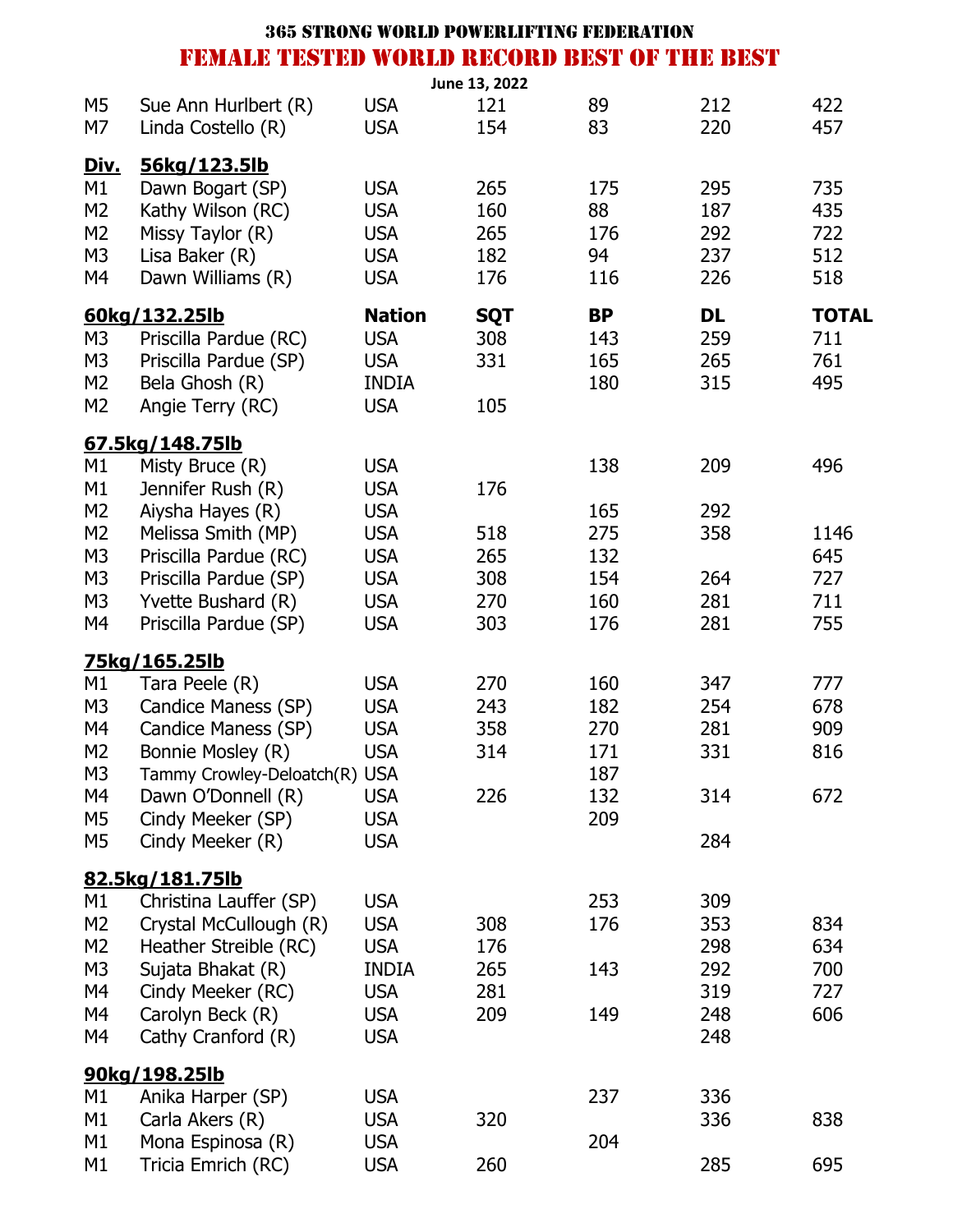|                |                                             |            |               | <b>365 STRONG WORLD POWERLIFTING FEDERATION</b> |     |     |
|----------------|---------------------------------------------|------------|---------------|-------------------------------------------------|-----|-----|
|                | FEMALE TESTED WORLD RECORD BEST OF THE BEST |            |               |                                                 |     |     |
|                |                                             |            | June 13, 2022 |                                                 |     |     |
| M4             | Cathy Cranford (R)                          | <b>USA</b> | 190           |                                                 | 248 | 500 |
| M4             | Shelly Moore (R)                            |            |               | 99                                              |     |     |
|                | $90.01 + kg/198.26 + lb$                    |            |               |                                                 |     |     |
| M1             | Hollie Sands (R)                            | <b>USA</b> |               | 242                                             | 441 |     |
| M1             | Katy Silvers (RC)                           | <b>USA</b> | 380           |                                                 | 380 | 920 |
| M1             | Anika Harper (SP)                           | <b>USA</b> |               | 248                                             | 402 |     |
| M3             | Ylander Ross (RC)                           | <b>USA</b> | 340           | 215                                             | 400 | 955 |
|                | 100kg/220.25lb                              |            |               |                                                 |     |     |
| M1             | Anika Harper (SP)                           | <b>USA</b> |               | 248                                             | 402 |     |
|                | 110kg/242.5lb                               |            |               |                                                 |     |     |
| M1             | <b>Katy Silvers</b>                         | <b>USA</b> | 385           |                                                 |     |     |
| M3             | <b>Ylander Ross</b>                         | <b>USA</b> |               | 215                                             | 400 | 955 |
|                | $110.1 + kg/242.6 + lb$                     |            |               |                                                 |     |     |
| M1             | <b>Katy Silvers</b>                         | <b>USA</b> | 380           |                                                 |     | 920 |
| M1             | Hollie Sands (R)                            | <b>USA</b> |               | 242                                             | 441 |     |
| M <sub>2</sub> | Janet Martin (R)                            | <b>USA</b> |               | 132                                             | 265 |     |
| M3             | Janet Martin (R)                            | <b>USA</b> |               |                                                 | 364 |     |

# **Female Youth, Teenage & Kids Club**

| T1-13-15, T2-16-17, T3-18-19  |                                   |                             |            |           |           |              |
|-------------------------------|-----------------------------------|-----------------------------|------------|-----------|-----------|--------------|
| <b>KC</b>                     | 44kg/97.0lb<br>Kambree Williamson | <b>Nation</b><br><b>USA</b> | <b>SQT</b> | <b>BP</b> | DL<br>110 | <b>TOTAL</b> |
|                               | 48kg/105.75lb                     |                             |            |           |           |              |
| Y.                            | Carmen Trivette                   | <b>USA</b>                  | 121        | 83        | 143       | 347          |
|                               | 52kg/114.5lb                      |                             |            |           |           |              |
| T <sub>2</sub>                | Leighann Allen                    | <b>USA</b>                  |            | 88        | 215       |              |
| T <sub>2</sub>                | McKenna Wright                    | <b>USA</b>                  | 121        |           |           | 391          |
| T1                            | Makayla Van Meter                 | <b>USA</b>                  |            | 105       | 220       | 435          |
| T1                            | <b>Carmen Trivette</b>            | <b>USA</b>                  | 149        |           |           |              |
| <u>Div.</u><br>T <sub>3</sub> | 56kg/123.5lb<br>Becca Dison       | <b>USA</b>                  | 276        | 160       | 320       | 755          |
|                               |                                   |                             |            |           |           |              |
|                               | 60kg/132.25lb                     |                             |            |           |           |              |
| T <sub>3</sub>                | <b>Claire Rosser</b>              | <b>USA</b>                  | 242        | 138       | 303       | 683          |
| T <sub>2</sub>                | Mara Hall                         | <b>USA</b>                  | 198        | 110       | 259       | 568          |
| T1                            | Macy Lantz                        | <b>USA</b>                  | 143        | 88        | 193       | 391          |
|                               | 67.5kg/148.75lb                   |                             |            |           |           |              |
| T3                            | Hanna Young (R)                   | <b>USA</b>                  | 314        | 165       | 303       | 816          |
| T1                            | Haleigh Batchelor (RC)            | <b>USA</b>                  | 193        | 138       | 226       | 551          |
| T1                            | Macy Lantz (R)                    | <b>USA</b>                  | 231        |           | 243       | 573          |
|                               | 75kg/165.25lb                     |                             |            |           |           |              |
| T <sub>3</sub>                | Katarina Giancroce (R)            | <b>USA</b>                  | 270        | 126       | 292       | 689          |
| T <sub>3</sub>                | Sarah Oesch (RC)                  | <b>USA</b>                  | 275        | 176       | 334       | 772          |
| T <sub>2</sub>                | Sarah Oesch (RC)                  | <b>USA</b>                  | 253        | 151       | 333       | 737          |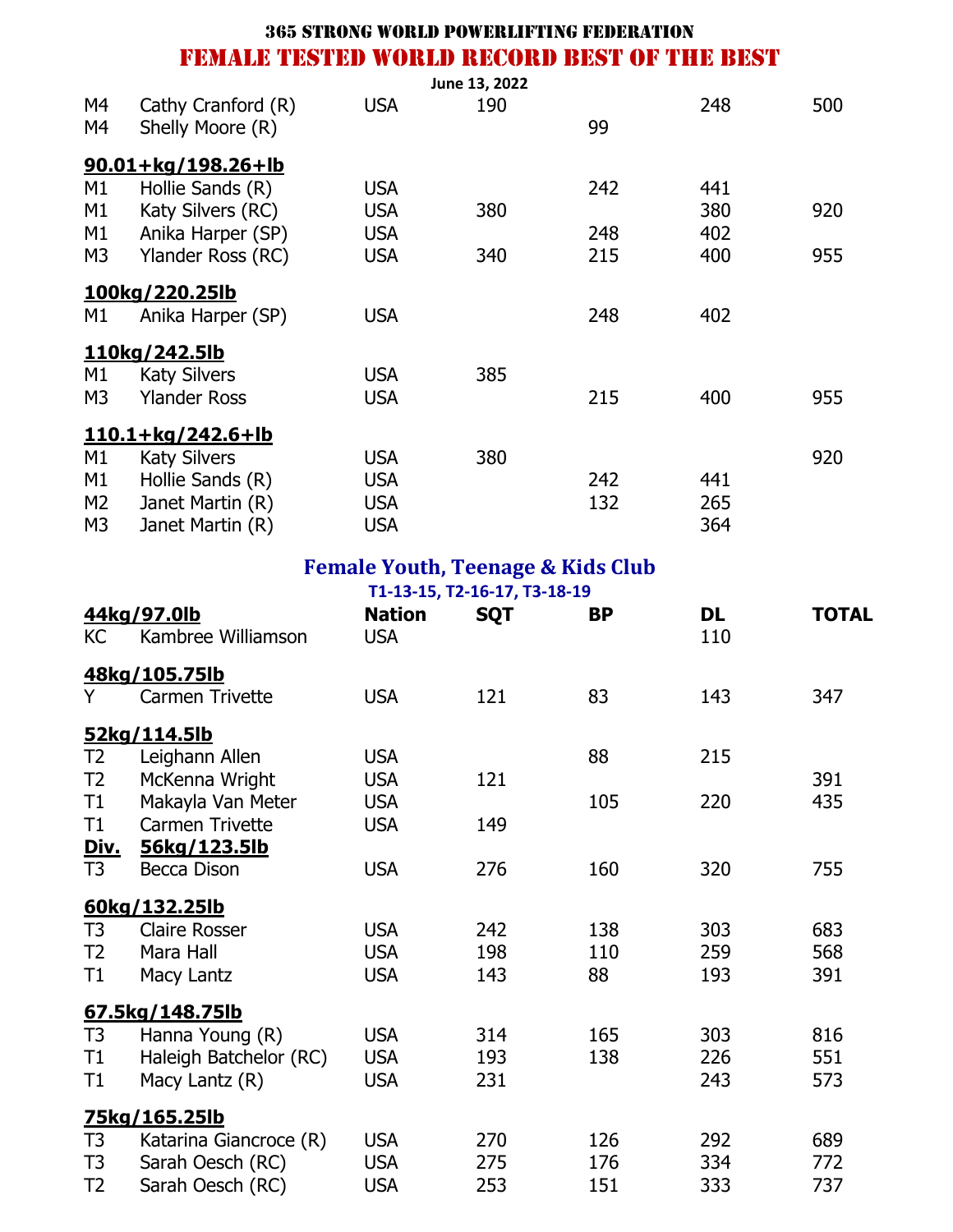|                   |                                       |                          | June 13, 2022 |            |            |              |
|-------------------|---------------------------------------|--------------------------|---------------|------------|------------|--------------|
| T1<br>T1          | Tyler Glover (R)<br>Olivia Dubrow (R) | <b>USA</b><br><b>USA</b> | 237           | 132        | 320        | 683          |
|                   | 82.5kg/181.75lb                       | <b>Nation</b>            | <b>SQT</b>    | BP(Raw)    | DL         | <b>TOTAL</b> |
| T <sub>3</sub>    | Shelby Sprinkle (R)                   | <b>USA</b>               | 281           |            | 402        | 827          |
| T <sub>3</sub>    | Victoria Renfroe (R)                  | <b>USA</b>               |               | 150        |            |              |
| T <sub>2</sub>    | Sarah Oesch (RC)                      | <b>USA</b>               | 237           | 149        | 326        | 712          |
| T <sub>2</sub>    | Kayla McCubbins (R)                   | <b>USA</b>               | 105           |            | 149        | 325          |
| T1                | Kayla McCubbins (R)                   | <b>USA</b>               | 94            | 61         | 160        | 314          |
| Y                 | Neveah McIntosh (R)                   | <b>USA</b>               | 138           | 94         | 200        | 432          |
|                   | 90kg/198.25lb                         |                          |               |            |            |              |
| <b>Cat.</b><br>T2 | Alyssa Beadles (R)                    | <b>USA</b>               | 204           | 121        | 286        | 612          |
| T1                | Karson Tolle (R)                      | <b>USA</b>               | 226           | 116        | 292        | 634          |
| Y                 | Neveah McIntosh                       | <b>USA</b>               | 292           | 116        | 231        | 639          |
|                   | 100kg/220.4lb                         |                          |               |            |            |              |
| Y.                | Neveah McIntosh (RC)                  | <b>USA</b>               | 281           | 132        | 242        | 656          |
| Τ1                | Karson Tolle (R)                      | <b>USA</b>               | 237           | 105        | 275        | 617          |
| <b>None</b>       | 110kg/242.5lb                         |                          |               |            |            |              |
|                   |                                       |                          |               |            |            |              |
|                   | 110+kg/242.6+lb                       |                          |               |            |            |              |
| T1                | Kennedy Green                         | <b>USA</b>               | 286           |            | 275        | 689          |
| Τ1<br>T3          | Alex Jefferson (RC)                   | <b>USA</b><br><b>USA</b> |               | 143<br>149 | 303<br>309 | 700          |
|                   | Meredith Arnold (RC)                  |                          | 242           |            |            |              |
|                   |                                       |                          | Female M/P/F  |            |            |              |
|                   | 48kg/105.75lb                         |                          |               |            |            |              |
| <b>RC</b>         | Stephanie Washington                  | <b>USA</b>               | 193           | 110        | 226        | 529          |
| <u>Cat.</u>       | 56kg/123.5lb                          |                          |               |            |            |              |
| <b>RC</b>         | Amanda Isley                          | <b>USA</b>               | 242           |            |            | 675          |
| R.                | <b>Tiffany Faulkner</b>               | <b>USA</b>               |               | 155        | 305        |              |
| <u>Cat.</u>       | 60kg/132.25lb                         |                          |               |            |            |              |
| $\mathsf{R}$      | Bela Ghosh                            | <b>INDIA</b>             |               | 180        | 315        | 495          |
| Cat.<br>None      | 67.5kg/148.75lb                       |                          |               |            |            |              |
| <u>Cat.</u>       | <u>75kg/165.25lb</u>                  |                          |               |            |            |              |
| $\mathsf R$       | Mikhayla Dunn                         | <b>USA</b>               | 275           |            | 320        | 749          |
| R                 | <b>Heather Ingalls</b>                | <b>USA</b>               |               | 187        |            |              |
| Cat.              | 82.5kg/181.75lb                       |                          |               |            |            |              |
| R                 | Gabrielle Robbins                     | <b>USA</b>               | 314           | 204        | 397        | 914          |
| R.                | Sujata Bhakat                         | <b>INDIA</b>             | 265           | 155        | 292        | 700          |
| <b>RC</b>         | <b>Emily Merritt</b>                  | <b>USA</b>               | 386           |            | 391        | 937          |
|                   |                                       |                          |               |            |            |              |

## **Cat. 90kg/198.25lb**

None